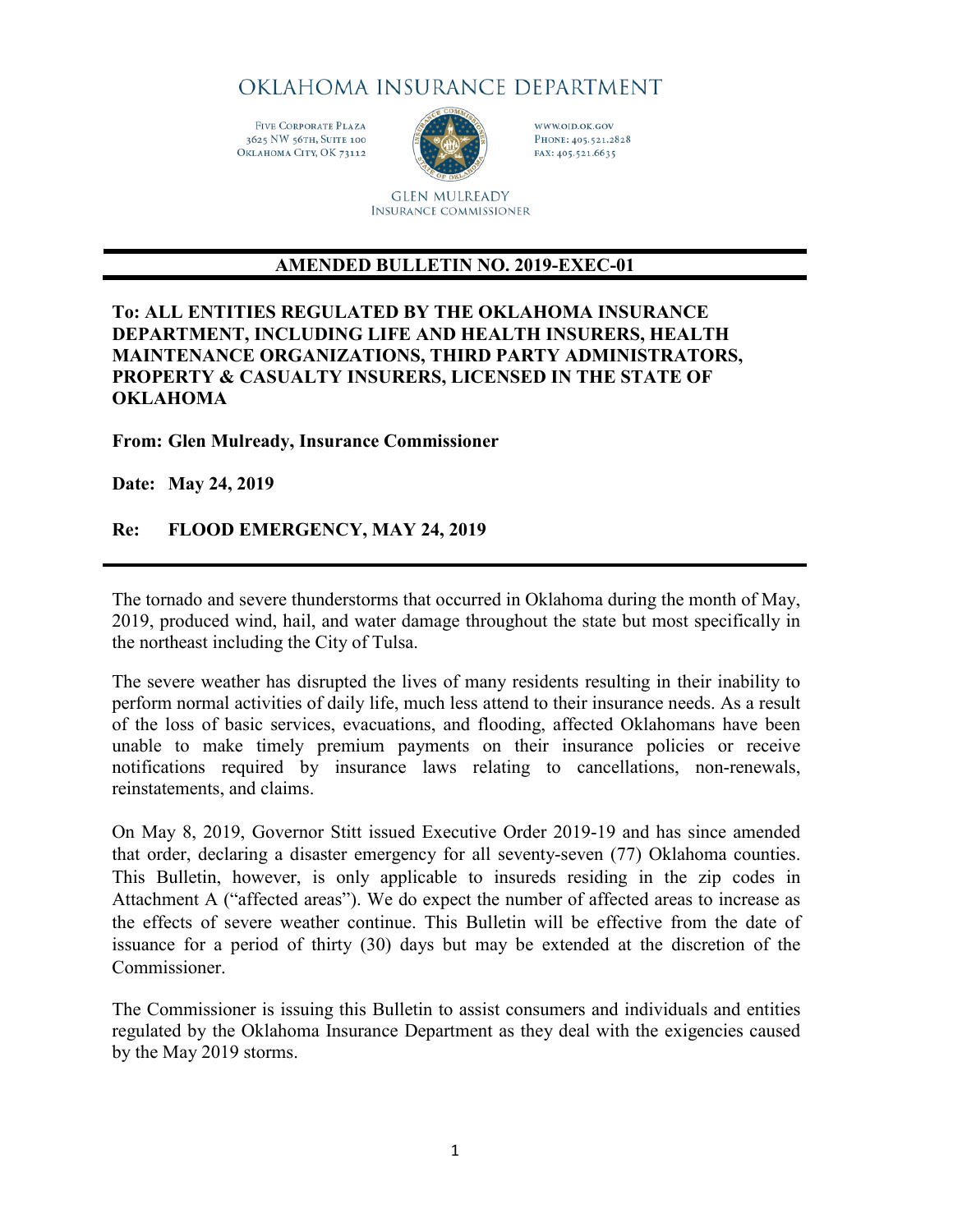The following applies to any and all insuring entities, including, but not limited to health maintenance organizations, accident and health insurers, third party administrators, discount medical plan organizations, property and casualty insurers, surplus and excess lines insurers, county mutual insurers, regarding all types of personal and commercial lines

of insurance, including, but not limited to property and casualty insurance, life insurance, accident and health insurance, disability insurance, and all lines of coverage offered by any such entity regulated by the Oklahoma Insurance Department.

### **1. Coverage for insureds in the affected areas shall continue under all insurance policies in effect immediately preceding the severe storms occurring on and after the third week of May, and shall remain in effect until such time as this Bulletin expires.**

Insurers may not cancel, nonrenew, or terminate coverage in the affected areas while this Bulletin is in effect. This period of time is a grace period during which consumers can take those actions necessary to keep their policies in force. Further, insurers may not cancel, refuse to renew, or increase the premium of any homeowner's insurance policy or any other personal residential insurance coverage, which has been in effect more than forty-five (45) days, solely because the insured filed a first claim against the policy.

**2. Insureds in the affected areas may request and obtain a copy of any of their insurance policies free of charge.**

**3. Insurers shall not implement any rate increase for policyholders in the affected areas while this Bulletin remains in effect unless such rate increase was filed with the Department prior to issuance of this Bulletin. The coverage shall remain in effect at the previously established rate.**

The Department recognizes that rating Oklahoma territories, counties and zip codes are not necessarily aligned and that insurers may have difficulty identifying policies in the affected areas. If an insurer has concerns with complying with the requirement of this section, please contact the Department to discuss a solution.

### **4. When prescription drug coverage exists for insureds in the affected areas, insurers shall allow insureds to obtain refills of their prescriptions even if the prescription was recently filled.**

Insurers should work with their insureds and members to provide coverage for replacement medications.

**5. Any licensed public adjuster performing services in the affected areas shall exhibit their adjuster license to any prospective client before entering into any contract for the performance of or before performing adjustment or settlement services.**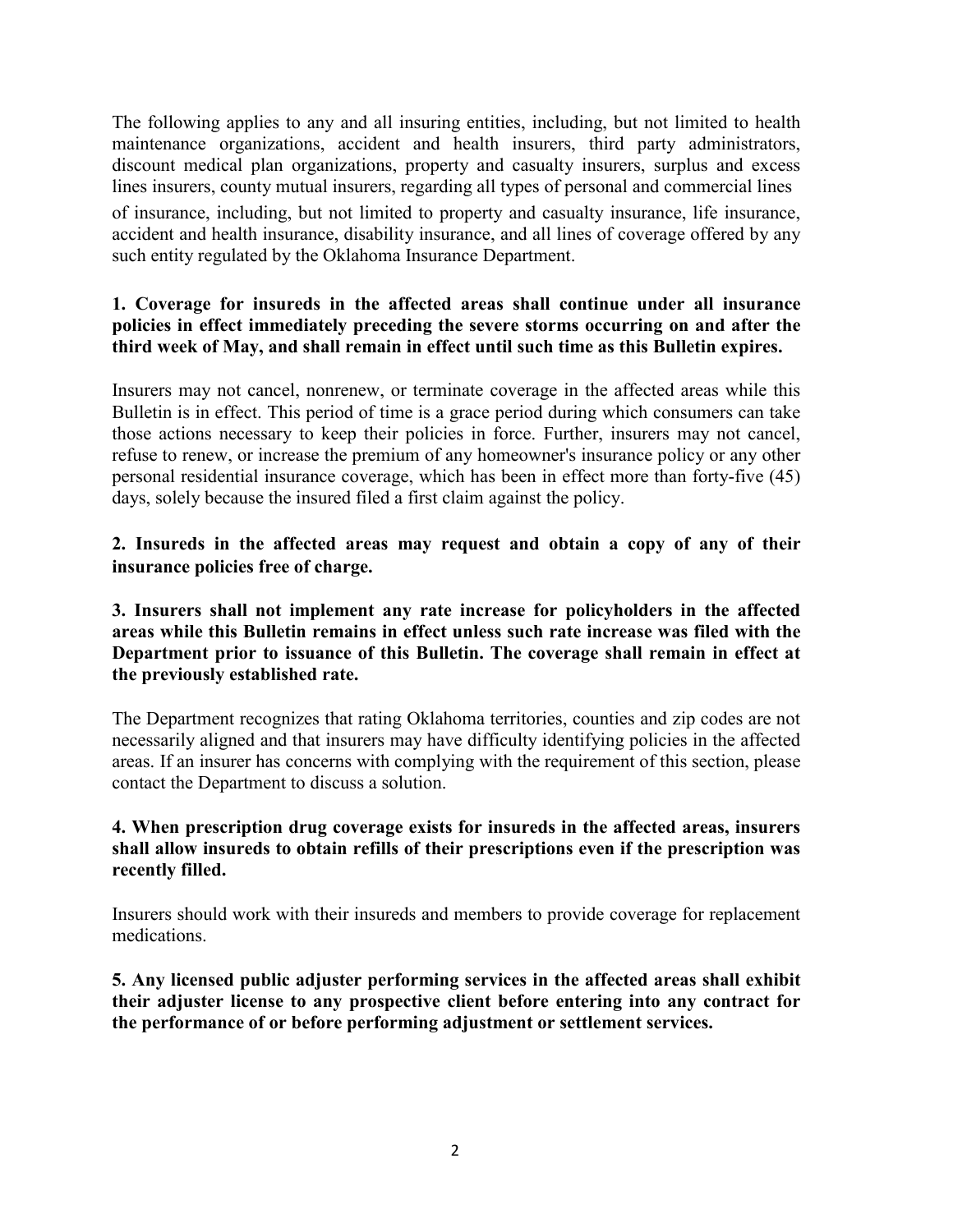This provision protects consumers from unlicensed adjustment activity. In Oklahoma, public adjusters must pass a competency test, obtain a bond, and pay an application fee before being licensed by the Department. Application information is available on the Department's web site: [www.oid.ok.gov.](http://www.oid.ok.gov/)

**6. No person required to be licensed as a public adjuster by the Department shall require the insured to pay a fee in advance of the payment by the insurance company or collect their entire fee from the first check issued by an insurance company, rather than as a percentage of each check issued by an insurance company.** 

**7. The insured has the right to cancel any contract with a licensed public adjuster performing adjustment or settlement until midnight of the third business day after the day on which the signed agreement was provided to the insured.**

Consumers have the right to cancel any contract with a public adjuster without providing an explanation. If a consumer changes his or her mind about a public adjuster contract, the consumer should notify the public adjuster in writing as soon as possible.

**8. No adjuster may, directly or indirectly, own or have a pecuniary interest in any business entity which provides construction or reconstruction related services on behalf of an insurance claimant for which the adjuster is providing services, nor may the adjuster, directly or indirectly, own or have a pecuniary interest in any other business entity which furnishes any supplies, material, services, or equipment purchased by or on behalf of the claimant unless providing services on a claim which is located in a municipality having a population of less than six thousand (6,000) persons; provided the adjuster gives written disclosure of the potential conflict of interest to both the insured and insurer prior to the performance of any adjuster services.**

It is a clear conflict of interest for a public adjuster to provide adjuster services and other claim-related services on a single claim. Any consumer or insurer who believes that a public adjuster has violated any of the restrictions set out in this Bulletin should contact the Department.

**Failure to comply with the requirements of this Bulletin may subject an individual or entity to penalties authorized in Title 36 Oklahoma Statutes.**

**Flood Zip Code affected areas are provided on the attached Zip Code list and map as "Attachment A".**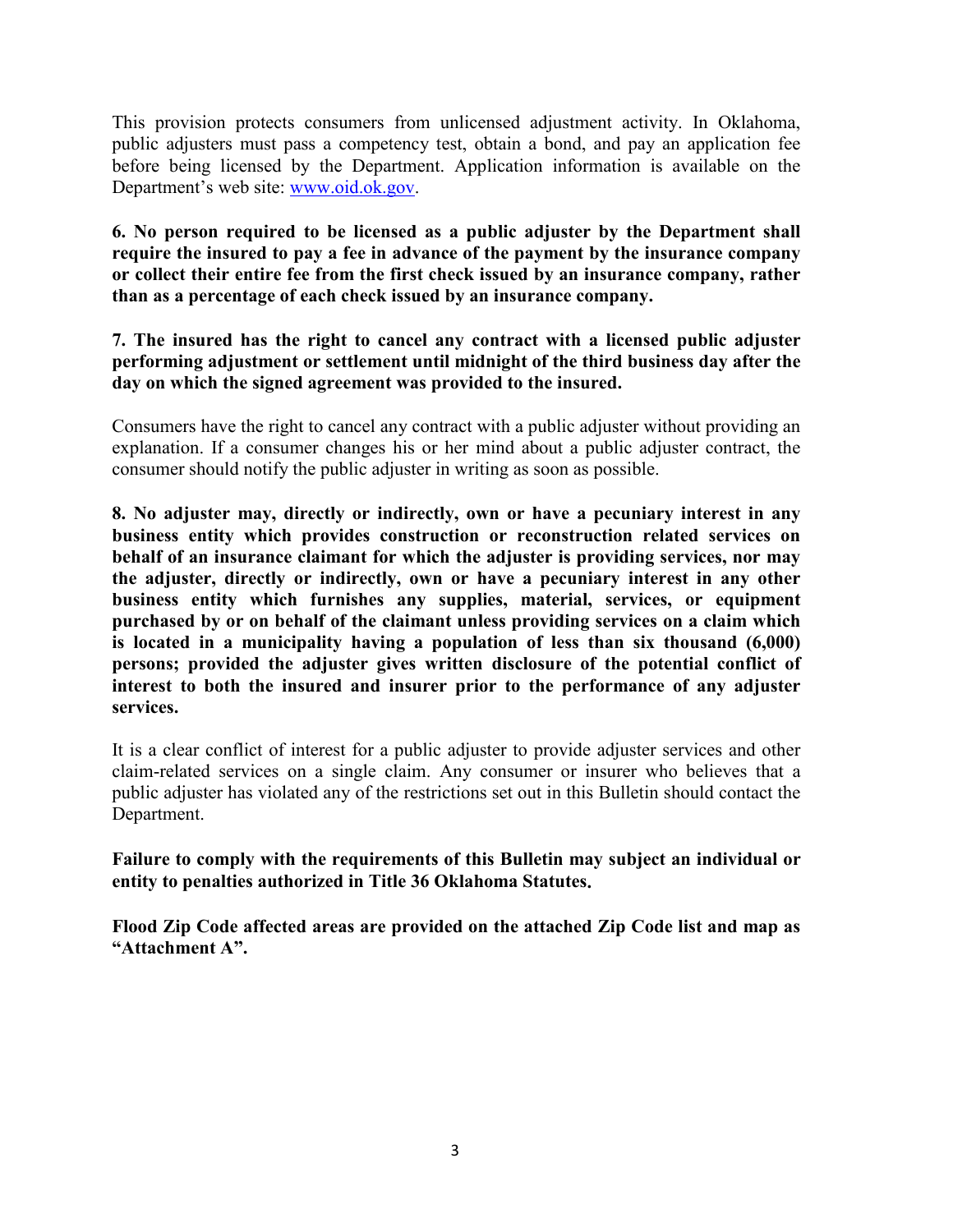**Questions or comments applicable to this bulletin should be directed to:** 

**Tyler Laughlin, Mike Rhoads, or Gordon Amini at:**

**Oklahoma Insurance Department Five Corporate Plaza, 3625 NW 56th, Suite100 Oklahoma City, OK 73112 405-521-2828**

**The Oklahoma Insurance Department encourages readers of this notice to periodically check the Department's web site<http://www.oid.ok.gov/> for news and updates to Bulletins and other relevant material.**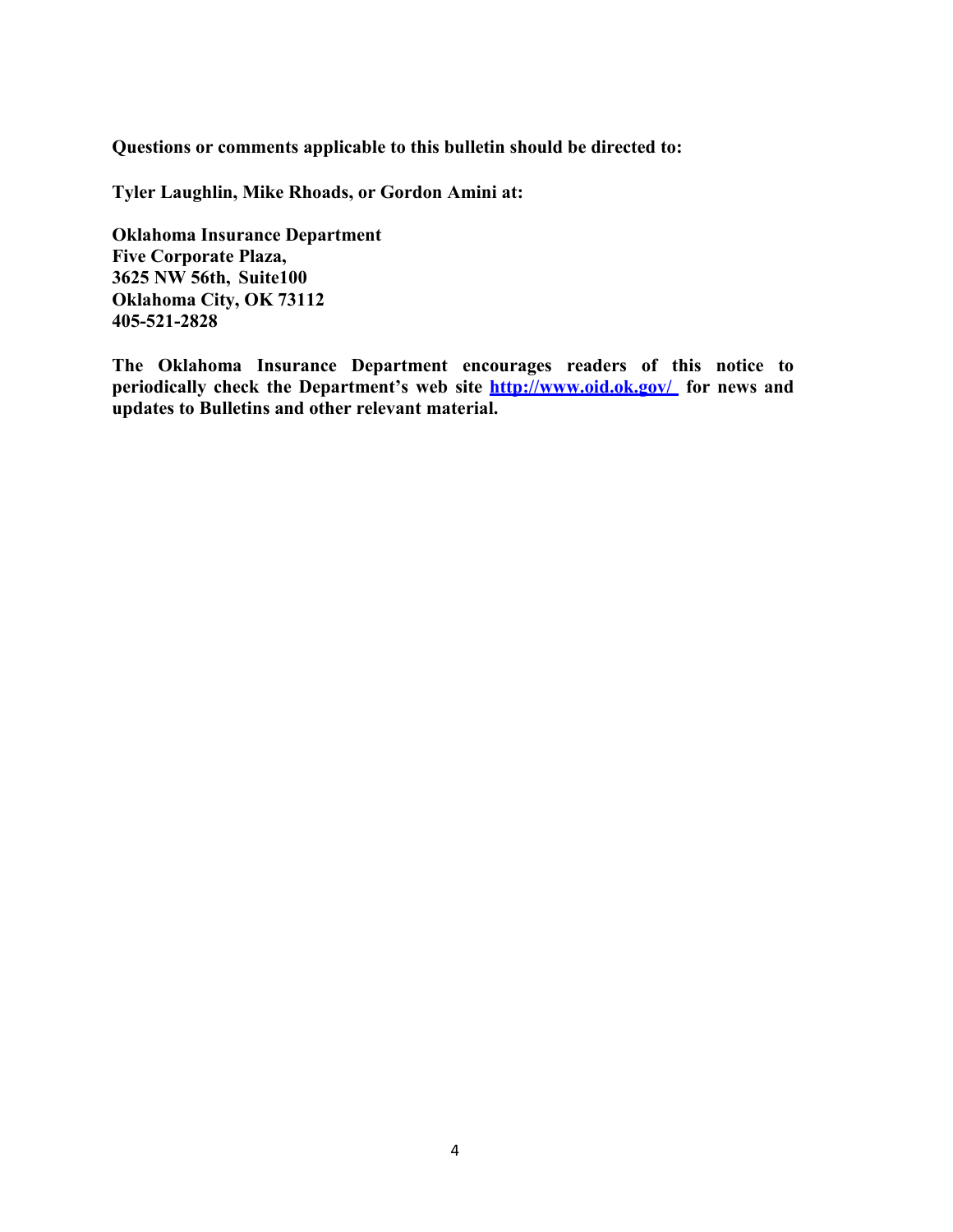# **ATTACHMENT A**

| <b>Flood Zip Codes</b> | 73121  | 74012   |        |
|------------------------|--------|---------|--------|
| 73755                  | 73111  | 74130   | 73729  |
| $-73048$               | 73120  | 74120   | 74343  |
| 73026                  | 73116  | .74105  | 74333  |
|                        | 73655  | 74033   | 73737  |
| 73165                  | 73102  | 74129   | 73093  |
| 73009                  | 73117  | 74134   | 74330  |
| 73053                  | 73013  | 74354   | 74361  |
| 73038                  | 73027  | 74110   | 73547  |
| 73173                  | 73128  | 74014   | 73077  |
| 73072.                 | 73008  | 74429   | 73089  |
| 73103                  | 74637  | 74128   | 74041  |
| 73071                  | 74063  | 74104   | 74131  |
| 73068                  | 74022  | 73747   | 74072  |
| 73159                  | 73050  | 74117   | 74042  |
| .73069                 | 74881  | 74456   | 74048  |
| 73169                  | 74066  | 73065   | 74027  |
| 73129                  | 74051  | 74015   | 74875  |
| 73122                  | 74070  | 74080   | 74834  |
| 73115                  | 74604  | 74036   | 73501  |
| 73132                  | 73064  | 74053   | 74832  |
| 73109                  | 73090  | 74055   | 74636  |
| 73097                  | 73036  | 74107   | 73759  |
| 73118                  | 73099  | 74145   | 74643  |
| 73134 .                | 74301  | 74132   | 74039  |
| 74074                  | 74079  | 74133   | 73753  |
| 73105                  | 74126  | 74008   | 73503  |
| 73104                  | 74073  | 74447   | 73507  |
| $-73119$               | 74084  | 74421   | 73505  |
| 73179                  | 74035  | 74047   | 73766  |
| 73107                  | 74127  | 74116   | 73738  |
| 73112                  | 74056  | 74016   | 74061  |
| 73114                  | 74633  | 74337   | 74006  |
| 73131                  | 74054  | 74650   | 73701  |
| 73106                  | 74003  | 74032   | 73703  |
| 74824                  | 74001  | 74081   | 73733  |
| 74075                  | 74108  | 74020   | 73773  |
| 74023                  | 74103  | 73061   | 73736  |
| 73108                  | 74146  | 74034   | 74640  |
| 74059                  | 74106. | 74045   | 74601  |
| 73127                  | 74119  | 74085   | 74029  |
| 73034                  | 74115  | 74058   | 73661  |
| 73003                  | 74112  | 74038   | .73622 |
| 73044                  | 74011  | 74331   | 73632  |
| 73058                  | 74136  | 74021   |        |
| $-73142$               | 74114  | 74332   |        |
| 73162                  |        | 74017 . |        |
|                        | 74135  |         |        |